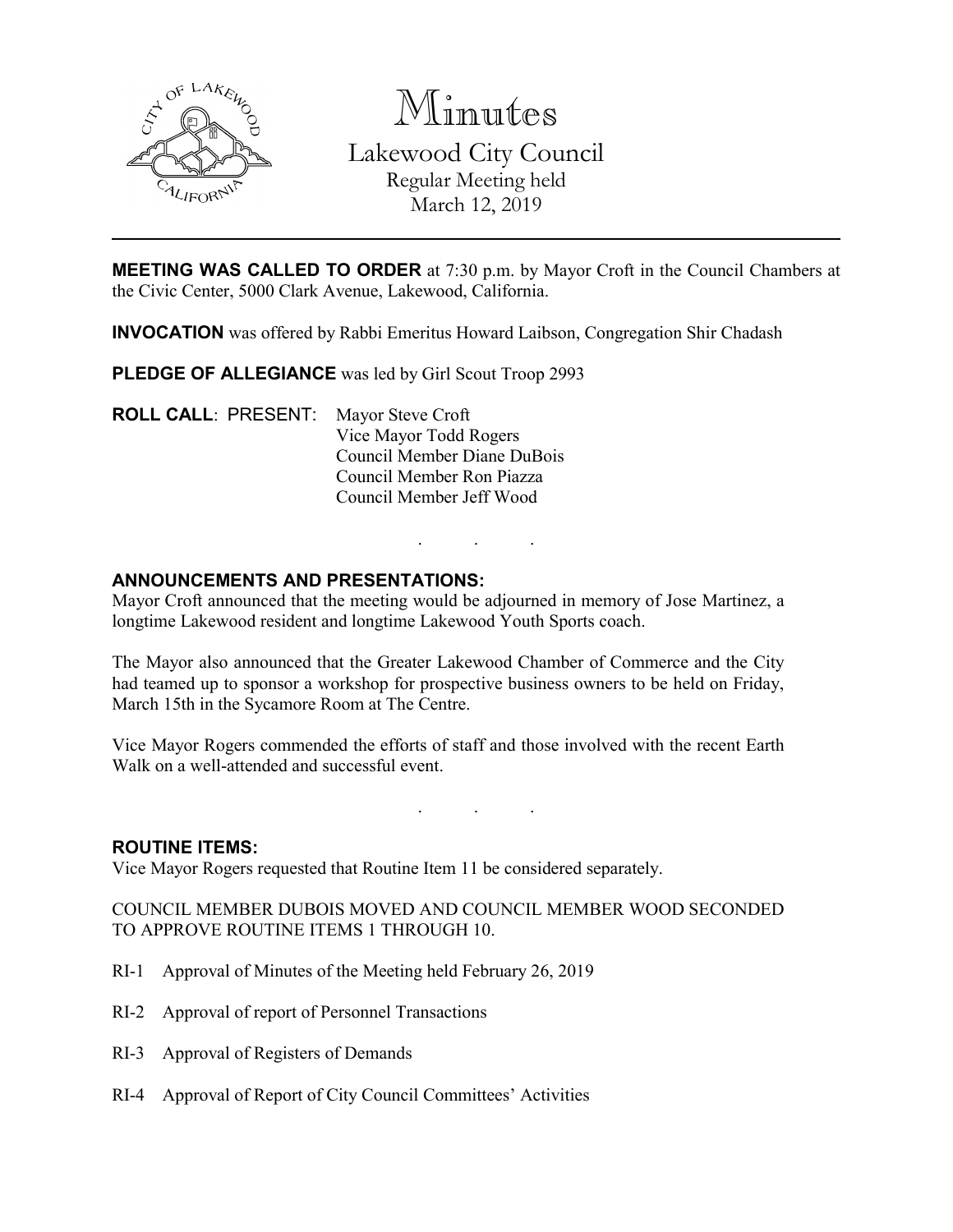City Council Minutes March 12, 2019 Page 2

### **ROUTINE ITEMS:** - Continued

- RI-5 RESOLUTION NO. 2019-2; A RESOLUTION OF THE CITY COUNCIL OF THE CITY OF LAKEWOOD APPROVING THE FORM AND AUTHORIZING THE EXECUTION OF CERTAIN LEASE FINANCING DOCUMENTS IN CONNECTION WITH THE CALIFORNIA JOINT POWERS INSURANCE AUTHORITY ADA FINANCING PROGRAM AND THE FINANCING OF ADA IMPROVEMENTS, AND AUTHORIZING AND DIRECTING CERTAIN ACTIONS WITH RESPECT THERETO
- RI-6 Approval of Proposition A Transit Fund Exchange and Assignment Agreement with City of West Hollywood
- RI-7 Approval of Purchase of One 2019 Ford Super Duty F-550 with Crane and Service Body
- RI-8 RESOLUTION NO. 2019-3; A RESOLUTION OF THE CITY COUNCIL OF THE CITY OF LAKEWOOD RESCINDING RESOLUTIONS ESTABLISHING PHYSICALLY HANDICAPPED PERSONS DESIGNATED PARKING SPACES WITHIN THE CITY OF LAKEWOOD

RESOLUTION NO. 2019-4; A RESOLUTION OF THE CITY COUNCIL OF THE CITY OF LAKEWOOD ESTABLISHING DISABLED PERSON DESIGNATED PARKING ON THE NORTH SIDE OF CAMERINO STREET WITHIN THE CITY OF LAKEWOOD

- RI-9 Rejection of Bids for Public Works Project No. 2017-6R, Entry Gate Improvements to the Existing Equestrian Center Project
- RI-10 Acceptance of Notice of Completion for Public Works Project No. 2018-4R, Sanitary Sewer Lateral at Rynerson Park, First Class Plumbing Company

UPON ROLL CALL VOTE, THE MOTION WAS APPROVED:

AYES: COUNCIL MEMBERS: Piazza, DuBois, Rogers, Wood and Croft NAYS: COUNCIL MEMBERS: None

RI-11 Approval of Amendment No. 6 to Agreement With R.F. Dickson for Street Sweeping Services

Vice Mayor Rogers inquired regarding the trucks used by R.F. Dickson that served the City.

Lisa Rapp, Director of Public Works, stated that there were two trucks that served Lakewood exclusively and it was R.F. Dickson's intent to replace those vehicles. She noted that the reason for the timing of their request was due to a six-month lead time for ordering purposes.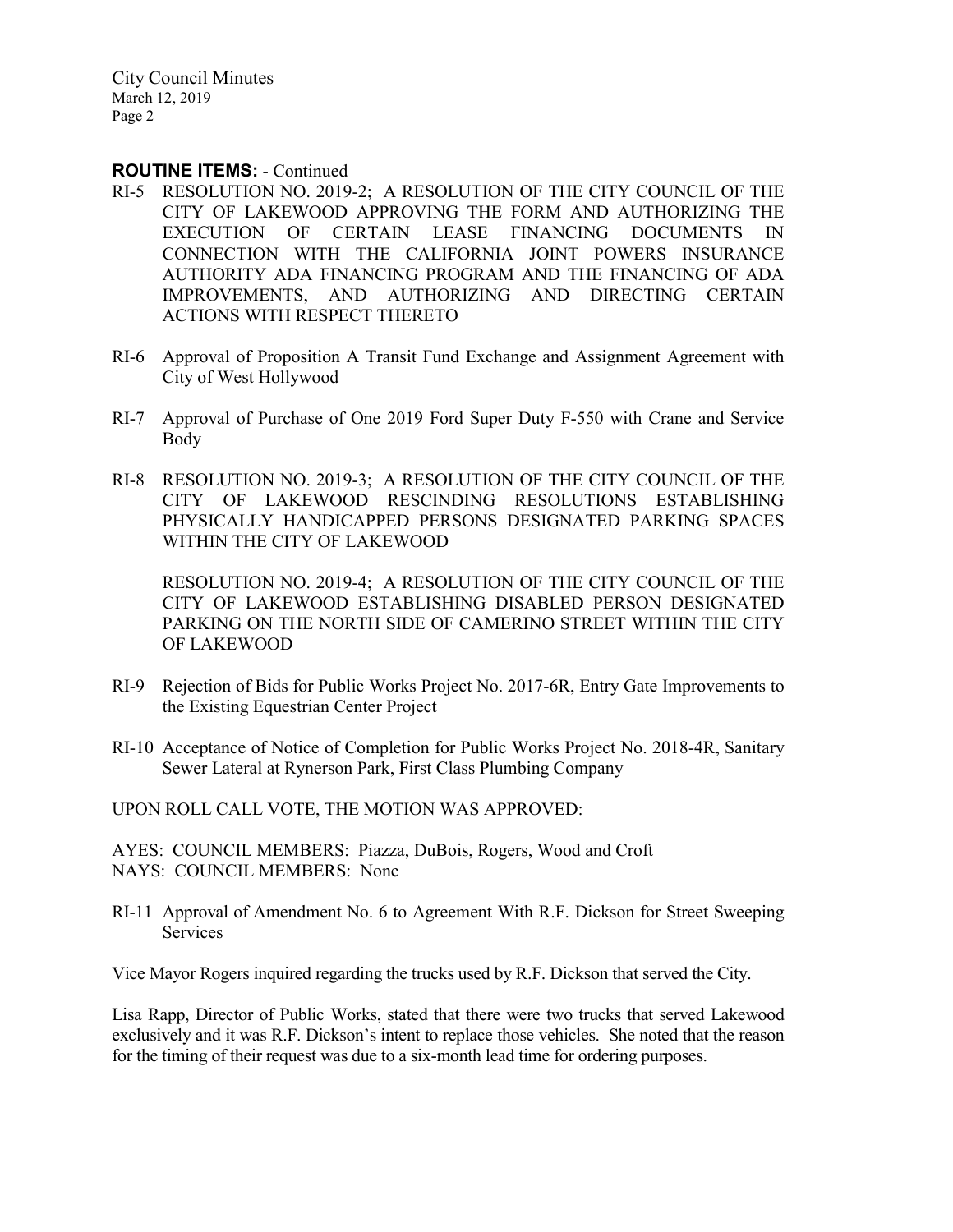City Council Minutes March 12, 2019 Page 3

# **ROUTINE ITEMS:** - Continued

Responding to questions from Vice Mayor Rogers, City Manager Thaddeus McCormack explained that while contract provisions did not require such action, term extensions could be implemented by resolution.

Steve Skolnik, for the City Attorney, pointed out that the agreement included a 90-day termination provision should it become necessary. He advised specifying a provision for any further extensions be included in the motion.

VICE MAYOR ROGERS MOVED AND COUNCIL MEMBER PIAZZA SECONDED TO AUTHORIZE AMENDMENT NO. 6 THAT WOULD ADD A THIRD 5-YEAR TERM EXTENSION TO THE EXISTING STREET SWEEPING CONTRACT WITH THE PROVISION THAT ANY ADDITIONAL EXTENSIONS BE BROUGHT BACK FOR CITY COUNCIL APPROVAL. UPON ROLL CALL VOTE, THE MOTION WAS APPROVED:

AYES: COUNCIL MEMBERS: Piazza, DuBois, Rogers, Wood and Croft NAYS: COUNCIL MEMBERS: None

Council Member Piazza suggested the use of the trucks for promotional opportunities.

## **1.1 • AWARD OF BID FOR PUBLIC WORKS PROJECT NO. 2019-1, PLAZA IMPROVEMENTS TO THE EXISTING CENTRE AT SYCAMORE PLAZA**

. . .

Lisa Rapp, Director of Public Works, gave a report based on the memo in the agenda. She reported that three sealed bids had been received for the improvements to the existing Centre Plaza project, which consisted of site demolition and site improvements including earthwork, concrete hardscape, and other related improvements. She advised that there were adequate funds in The Centre Improvements budget to complete the full scope of contract work, and to cover a 20% contingency during installation noting that the slightly larger contingency had been requested because of the potential for unknowns regarding plumbing and electrical, which may need to be addressed. She concluded by stating that staff recommended that the City Council adopt the plans, specifications, and working details for the project; award a contract for the Plaza Improvements to the Existing Centre at Sycamore Plaza, Public Works Contract 2019- 1, in the amount of \$89,900 to the low bidder, Fleming Environmental, and authorize the Mayor to sign the contract in a form approved by the City Attorney; and authorize staff to approve a cumulative total of change orders, as necessary not to exceed \$18,000.

Responding to Council Member Wood's question regarding the timetable, Ms. Rapp stated that the work was estimated to be completed within thirty days.

Council Member Piazza emphasized the importance of the project to prevent any health and safety issues.